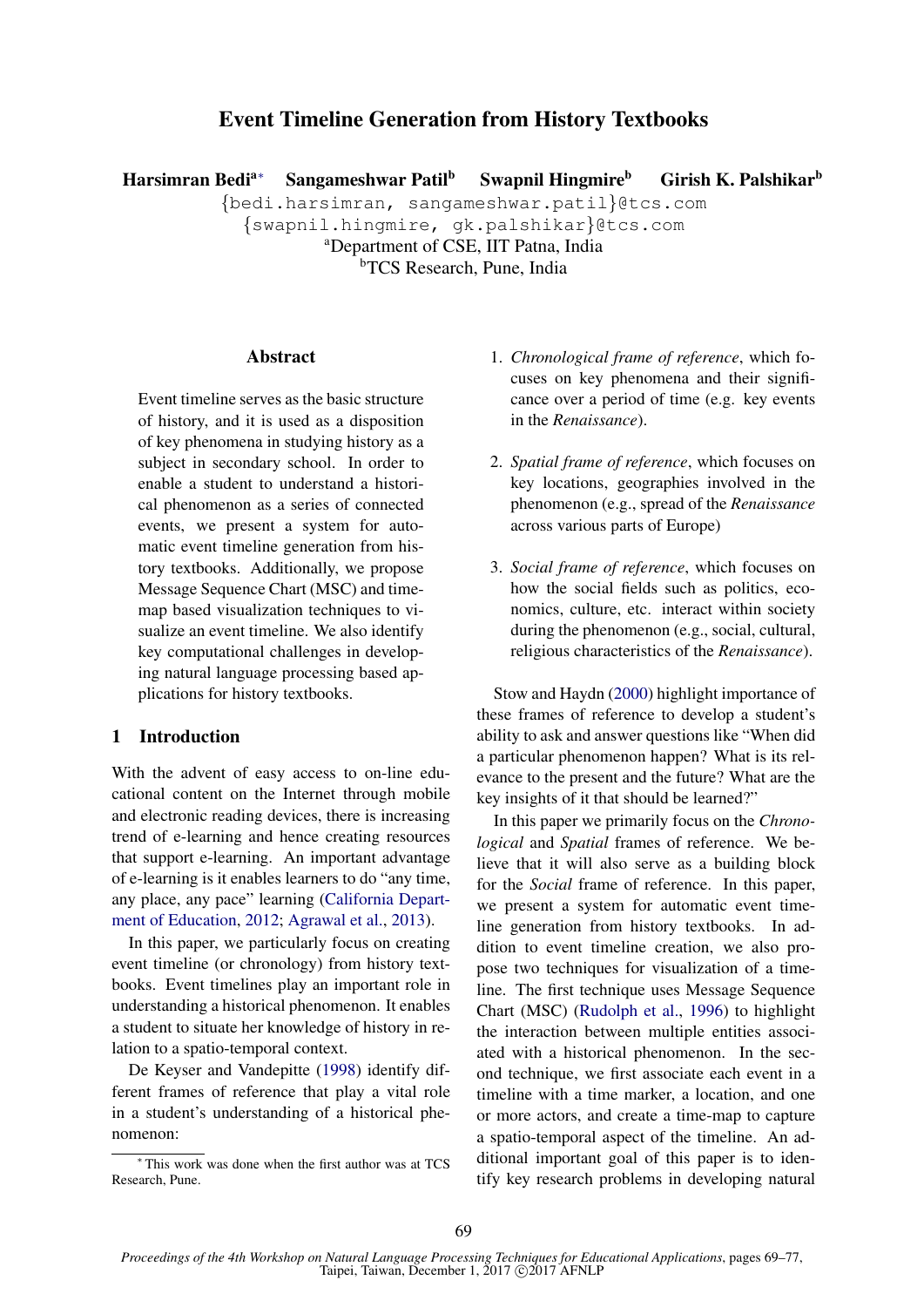language processing based applications for history textbooks.

The paper is organized as: in Section 2 we give an overview of related work on timeline generation from a different type of text resources. In Section 3 we highlight important use-cases of event timelines. In Section 4 we propose our algorithm for timeline generation. Section 5 discusses two techniques for visualization of timelines. Experimental evaluation of generated timelines is an active area of research. In Section 6 we present preliminary results on validation of events having mention of time expressions. Section 7 discusses computational challenges in the construction of event timeline from NLP perspective. In Section 8 we conclude and discuss prospects of our work.

### 2 Related Work

Several authors (e.g. (Bamman and Smith, 2014; Palmero Aprosio and Tonelli, 2015; Ge et al., 2015)) have proposed use of encyclopaedic resources like Wikipedia in event time-line construction of historical figures and events. It is important to note that Wikipedia articles give a comprehensive overview of a historical phenomenon and try to cover all facts with hyperlinks and references to relevant material. Also, each Wikipedia article is focussed on one phenomenon, and it is likely to be authored independently of Wikipedia articles that it hyperlinks. So, it is highly possible that the authors of a Wikipedia article may assume that the reader has knowledge about other Wikipedia articles that it hyperlinks. This encyclopedic rigor may not be necessary for primary or secondary students, and such bombardment of facts may not encourage a student to obtain an interest in history. On the other hand, content in the textbooks is organized such that each section or chapter is focused on one concept and concepts are progressively introduced with specific learning goals (Agrawal et al., 2012).

Apart from Wikipedia, several authors have constructed timelines from social media like Twitter (e.g. (Alonso et al., 2017; Yao et al., 2016; Li and Cardie, 2014)) or news articles (e.g. (Zhou et al., 2016)). However, social media or news articles are not intended to be consumed by history students.

# 3 Use-Cases for Event Timeline for History Text

We identify following use-cases for event timelines from history text:

1. Comparison of Timelines:

a) We can use timelines of two entities (e.g. kings or emperors) to understand similarity and differences between their lives. For example, a student or a historian would like to compare timelines of rulers who achieved power on their own at a young age, e.g., *Napoleon* and *Shivaji*<sup>1</sup> . The similarities in their lives as well as rise to power can be easily seen from their timelines e.g., both received military training early in their childhood. Both assumed leadership roles at a very young age. Napolean was officer at 16. Shivaji conquered the Torna fort and laid foundations of his kingdom at age of 15. They scored remarkable victories in their twenties. Napolean became Master of France at 30; whereas by age of 30, Shivaji, though not formally a king, had already established his rule over vast land of present day Maharashtra state of India. Both died in their early 50s.

b) Timelines of two different dynasties or empires also can be used to compare their rise and fall (e.g., *First French empire* vs *Second French empire*).

c) Comparison of timelines can be extended beyond entities such as kings or empires. For example, a student may be interested in comparison of two different civilizations e.g., the *Roman civilization* vs. the *Indus valley civilization*.

2. Causal Analysis of Events: Using textual clues and text entailment techniques from NLP combined with ordering of events from timeline can be used to infer causes or conditions that led to an event or a sequence of events: e.g., seeds of *World War II* were already sown at the end of *World War I*. Such a causal analysis can also be used for comparison of two event timelines. For example, *The Great Depression*<sup>2</sup> and *The Great Reces-*

<sup>1</sup>https://en.wikipedia.org/wiki/Shivaji <sup>2</sup>https://en.wikipedia.org/wiki/Great\_ Depression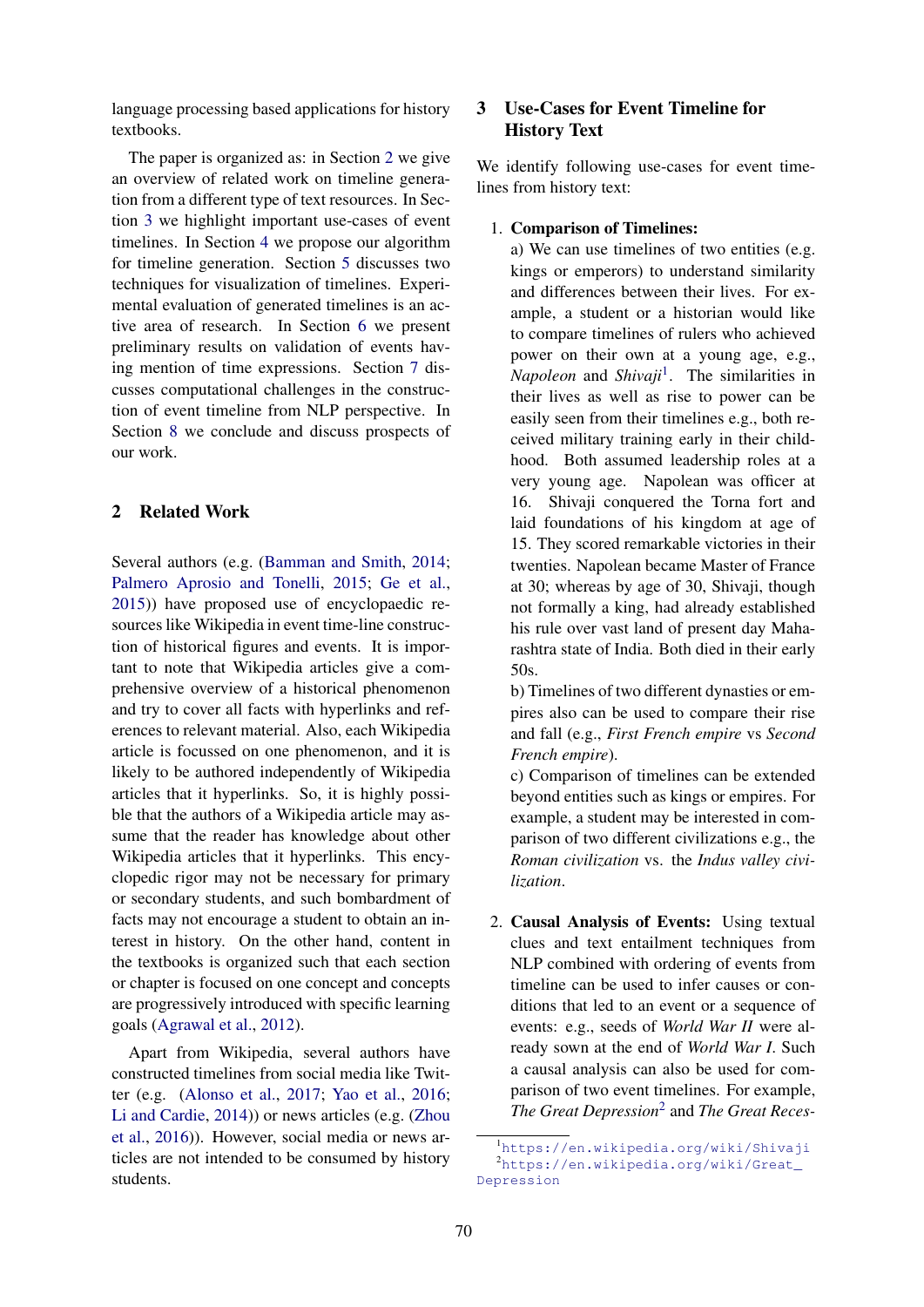*sion*<sup>3</sup> are two major economic events that affected the world population. One would like to analyze the timelines of these two events and understand common or different causes of different events and their social, political, economic consequences.

3. Pedagogical Applications: We believe that event timelines and their formal representations can be used for creating pedagogical resources that will be useful for students as well as teachers of history. For example, students can use event timelines for question answering while teachers can use them for automatic question generation as well as automatic answer evaluation.

Developing solutions to the use-cases discussed above is part of future work. Our current focus is to (a) automatically generate event timelines using NLP tools and techniques, (b) develop solutions to visualize timelines that would help student to understand history using succinct representations.

## 4 Our Method

In this section, we give details of our proposed system.

### 4.1 Event Description

Defining an event for our system is crucial to our task. For the purpose of history textbooks, an event can be thought of an important thing that happened or took place at a certain point of time. It changed something or had some definite consequences in the physical world. For the purpose of this paper, we consider those events which are described by a verb. Verbs like *die, kill, defeat* are absolute physical action verbs giving a clear indication that something important happened. On the other hand, verbs like *consider, regard, think* are related with a psychological or mental action that did not happen in real. In this paper, we assume that an event represents an *activity, accomplishment, achievement, and change in physical state* (Vendler, 1957, 1967; Casati and Varzi, 2015).

## 4.2 Dataset Creation

To create a gold standard dataset, we annotated portions from following two history books – (i)

*Chapter 5: Consolidation and Expansion of the Empire - Akbar* (77 sentences) in *Medieval India: From the Sultanate to the Mughals* (Chandra, 2007) and (ii) *Chapter 23.3: Napoleon forges an empire* (113 sentences) from the book *World History* (Harker, 2012). The schema used for annotation is briefly described in Table 1. For every event, the schema consists of title, actors, locations, time/date expressions, and event description.

- event title  $(E_T)$ : = title of the event, a succinct phrase capturing the gist of the event
- actor i  $(A_i \text{ for } i = 0, 1, ..., n)$ : = actors mentioned in the sentence
	- actor type  $(A_T)$  = {person, organization} := whether the actor is a person or an organization (e.g. *allies of* World War II<sup>4</sup> can be treated as an organization)
- event time expression  $(T)$  := the fragment of the sentence that represents temporal expression of the event

```
- time expression modifier (T_M)= {after, before, during,
```
- beginning, end, early, late}
- time expression type  $(T_T)$  = {date, time, duration}
- location  $(L)$  := the location at which the event happened
- event verb phrase  $(E_{VP})$  := the verb phrase of the sentence that represents the event.



Table 2 gives annotation of a few example sentences from (Chandra, 2007, Chapter 5).

### 4.3 Event Timeline Generation

The algorithm (Table 3) has three main steps. First, we extract the named entities in the text using Stanford CoreNLP (Manning et al., 2014). The PERSON and ORGANIZATION type named entities form the set of actors. The LOCA-TION entities give us spatial information about the events. Then we resolve the co-references of these entities. In the second step, we use SUTime temporal expression tagger (Chang and Manning, 2012) to extract the temporal expressions from the sentences having the mentions of actors or locations.

Our current system considers only those sentences for creating a timeline which contain at least one temporal expression. We name these sentence as "timeline sentences". We also provide facility to create an actor specific timeline genera-

<sup>&</sup>lt;sup>3</sup>https://en.wikipedia.org/wiki/Great\_ Recession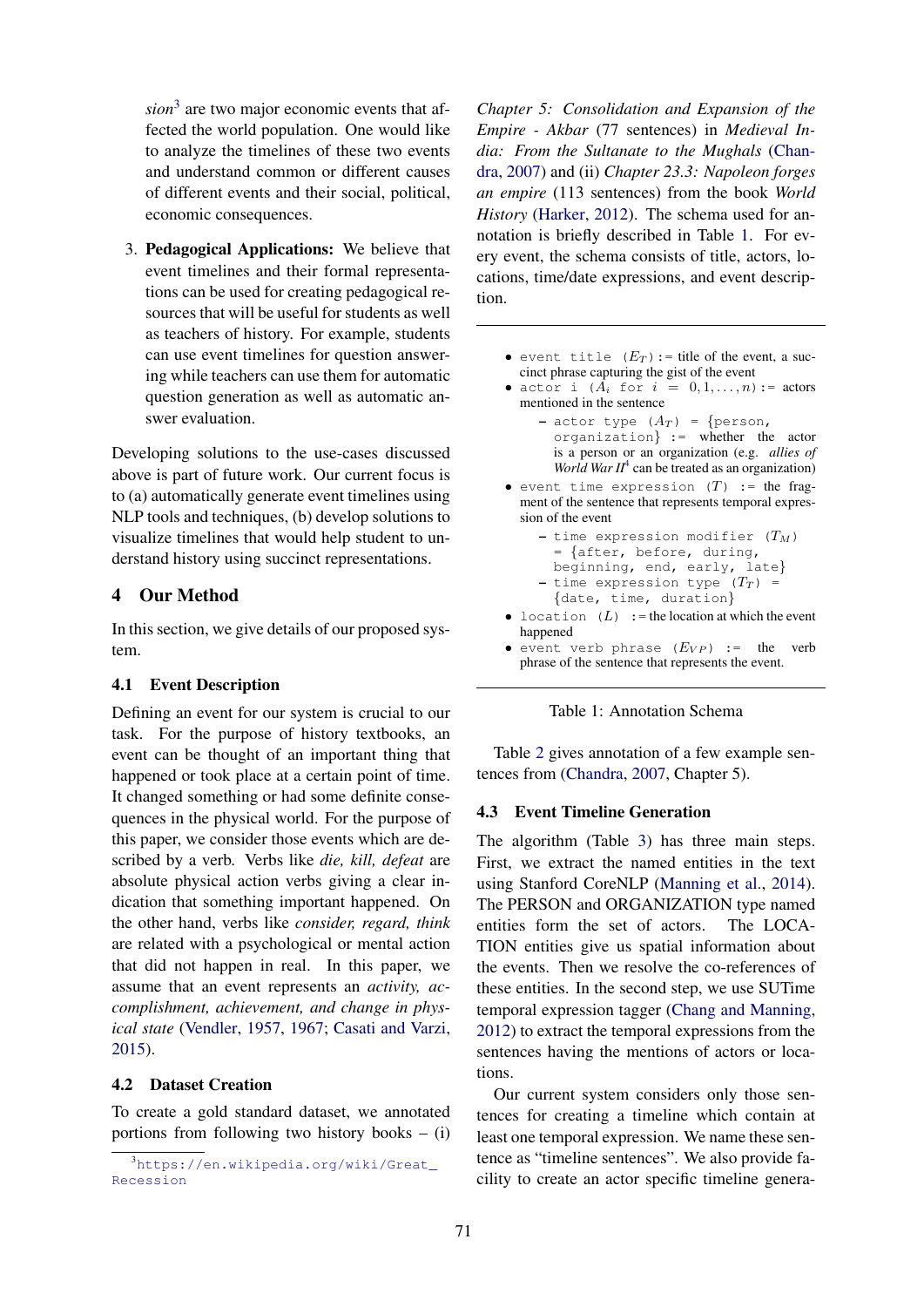| ID      | <b>Sentence</b>                                                                 | Event title $(E_T)$         |
|---------|---------------------------------------------------------------------------------|-----------------------------|
| $S_1$   | [Early in 1576] $T$ , [Akbar] $A_0$ [moved to] $E_{VP}$ [Ajmer] $L$ .           | Akbar moved to Ajmer        |
| $S_2$   | [Akbar] $A_0$ [deputed] $E_{VP}$ [Raja Man Singh] $A_1$ with a force of         | Akbar deputed Raja Man      |
|         | 5000 consisting of [Mughals] $_{A_2}$ and [Rajputs] $_{A_3}$ to lead a campaign | Singh against Rana Pratap   |
|         | against [Rana Pratap] $A_4$ .                                                   |                             |
| $S_3$   | In anticipation of such a move, [the Rana] $_{A_0}$ had [devastated the         | Rana Pratap devastated the  |
|         | entire region] $_{EVP}$ upto [Chittor] $_L$ so that [the Mughal]                | entire region upto Chittor  |
|         | forces $]$ $A_1$ could get no food or fodder.                                   |                             |
| $S_4$   | [The Rana] $A_0$ [advanced with a force of 3000] $_{E_{VP}}$ from               | Rana Pratap advanced from   |
|         | his capital at [Kumbhalqarh] $_L$ .                                             | his capital at Kumbhalgarh  |
| $S_{5}$ | [The Rana] $_{A_0}$ [took a position] $_{E_{VP}}$ near [Haldighati] $_L$ ,      | Rana Pratap took a position |
|         | at the entrance of the defile leading to [Kumbhalgarh] $_L$ .                   | near Haldighati             |

Table 2: Annotation of a few example sentences from (Chandra, 2007, Chapter 5)

tion. Given an actor, we filter those timeline sentences that mention the actor or have co-reference to the actor. In addition to named entities, we identify relations mentioned in a sentence using OpenIE component of Stanford CoreNLP (Angeli et al., 2015). We select the relation which has mentions of the maximum of a number of named entities as the title of the sentence. The algorithm for generating event timeline from a given piece of text is given in Table 3.

- Input: Chapter or Section of a history textbook :  $C$
- Output: Event timeline :  $\mathcal{T}$  : { $e_1 \prec e_2 \prec e_3 \prec$  $\dots \prec e_N$ , where  $e_i = \text{, actors  $(A)$ ,$ time expressions  $(T)$ , location  $(L)$
- Entity Extraction:
	- 1. Identify named entities (e.g., person, organization, location) in each sentence in  $C$ .
	- 2. Resolve the co-references of entity mentions.
	- 3. Extract set of sentences  $S$  which refer to these named entities from C.
- Time-Expression Extraction:
	- Identify time expressions in each sentence in S.
- Timeline Generation:
	- 1. Let  $S' \subseteq S$  such that each sentence in  $S'$  contains at least one time expression and at least an actor.
	- 2. Let  $T$  be initialized to empty timline.
	- 3. For each sentence  $s \in S'$ :
		- (a) Let  $A = \{A_0, A_1, \ldots, A_K\}$  be the list of actors mentioned in s
		- (b) Let  $L =$  the location mentioned in s. (if no location mention in  $s, L = NULL$ )
		- (c) Let  $T =$  the time expressions mentioned in the sentence
		- (d) Identify relations between entities in  $s$ using OpenIE component of Stanford CoreNLP and select the relation with maximum number of named entities as title of the event  $(E_T)$
		- (e) Append tuple  $e = \langle E_T, A, T, L \rangle$  to T
	- 4. Print event timeline T .

Table 3: Algorithm for Timeline Generation

#### 5 Visualization

Visualization of a timeline to promote better learning and understanding of students is highly relevant to this task. Features of a timeline like the flow of the events, the temporal and spatial elements of an event should be evidently clear in the visual output. We propose two techniques for visualization of a timeline.

### 5.1 Message Sequence Chart (MSC)

MSC is widely used for the visualization of message interchange of communicating entities with a communication system (Rudolph et al., 1996). An important goal of MSC is to do a visual abstraction of causal relations between events and participation of different entities within a communication system in these events. The diagram area of MSC involves two dimensions: vertical and horizontal. The vertical dimension represents time while the horizontal dimension represents entities.

It is important to note that a historical phenomenon is comprised of various entities (e.g., persons or organizations) and a set of ordered events. Hence, we believe that MSC can be used to visualize the timeline of a historical phenomenon such that the vertical or time dimension captures order of events that happened over a period, while the horizontal or entity dimension represents entities involved in these events. Currently, we manually create MSCs explicitly specifying the entities and the events. A sample MSC created using a  $MSC$  generator tool<sup>5</sup> for a sequence of events is shown in Figure 1. Following text from (Harker, 2012) was used while generating the MSC:

"*In only four years, from 1795 to 1799, Napoleon rose from a relatively obscure position as an officer in the French army to become master of France. Napoleon Bonaparte was born in 1769*

<sup>5</sup>https://www.websequencediagrams.com/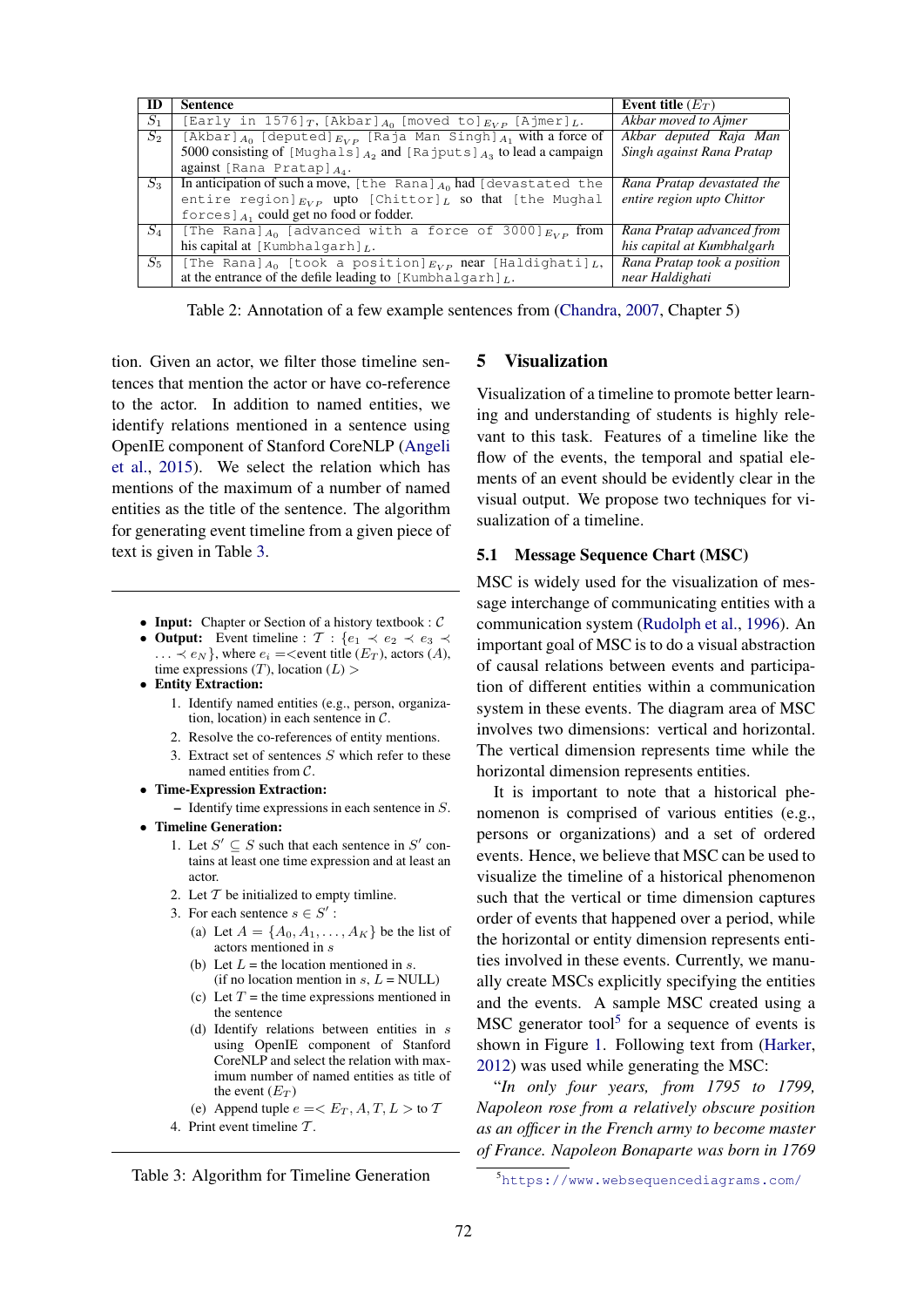*on the Mediterranean island of Corsica. When he was nine years old, his parents sent him to a military school. In 1785 , at the age of 16, he finished school and became a lieutenant in the artillery. When the Revolution broke out, Napoleon joined the army of the new government. In October 1795, fate handed the young officer a chance for glory.*"

In future, we would use APIs of the library to generate MSCs automatically.

### 5.2 Timeline with a Map (TimeMap)

As discussed earlier, the *spatial frame of reference* is important in a student's understanding of a historical phenomenon. Hence, towards the goal of enabling a student to realize the importance of geographical conditions of the location at which an event happened we propose a map based visualization system. For example, consider the following text from (Chandra, 2007, Chapter 5): *The battle of Haldighati (18 Feb. 1576) was mainly fought in the traditional manner between cavalrymen and elephants, since the Mughals found it difficult to transport any artillery, except light artillery over the rough terrain.*

It is important to note that *Haldighati* is a mountain pass in western India<sup>6</sup> and its geographical characteristics played a vital role in the *The battle of Haldighati*<sup>7</sup> . The example is illustrative in the sense that it emphasizes both temporal and spatial aspects in understanding the event: *The battle of Haldighati*.

We generate a time map for a given event timeline using *TimeMapper*<sup>8</sup> . The time map generated by TimeMapper can be embedded in an HTML page and can be easily viewed using a browser. For each event in a timeline we show its title, description and temporal expression and if the location of the event is available, then it is shown on the map. The events in a timeline can be browsed in sequential or random order by clicking on an event in the timeline. A sample event of a timeline can be seen in Figure 2.

## 6 Experimental Evaluation

Experimental evaluation of generated timelines is an active area of research. As mentioned earlier,

```
6https://en.wikipedia.org/wiki/
Haldighati
  7https://en.wikipedia.org/wiki/Battle_
of_Haldighati
  8http://timemapper.okfnlabs.org/
```
in this paper, we focus only on the sentences having mention of time expression. For the task of timeline generation, sentences with the time expressions are important as they enable relative ordering of events.

For the evaluation, we use the annotated portion from Chapter 5 (*Consolidation and Expansion of the Empire - Akbar*) from (Chandra, 2007). The dataset contains total 77 sentences having 1771 words. These sentences are linguistically complex. There are 22 words on average per sentence. Out of the 77 sentences, 27 sentences contain events with time expression. For the event detection task, the proposed algorithm achieves precision, recall and F1-measure of 0.647, 0.407 and 0.500 respectively.

We note here that this is a preliminary evaluation because we are considering only those events which are described by verbs. Further we have not tackled relative ordering of implicit time expression. For a more comprehensive generation and evaluation of event timelines, we need to address these and the other challenges identified in the Section 7. We recognize a more rigorous treatment for the same as a significant direction for future work.

# 7 Computational Challenges in Timeline Generation

The inherent nature of historical events along with its narration pose some specific challenges from NLP viewpoint. We incurred these challenges while annotating the data set and comparing it with the results obtained from our system. They are listed below:

# 7.1 Implicit temporal mentions and temporal co-reference

There are cases when a period is given but not in an explicit manner. In Table 4:R-1 we can observe that the next twelve years and this period refer to the time period of 1585-1592. To place the corresponding event(s) on the timeline one needs to accurately resolve the explicit mention of 1585 to the above co-referring implicit time expressions.

## 7.2 Entity co-reference resolution

Co-reference resolution of entities (e.g., Person, Location, Organization) is a well-studied problem in NLP literature. In our proposed algorithm, we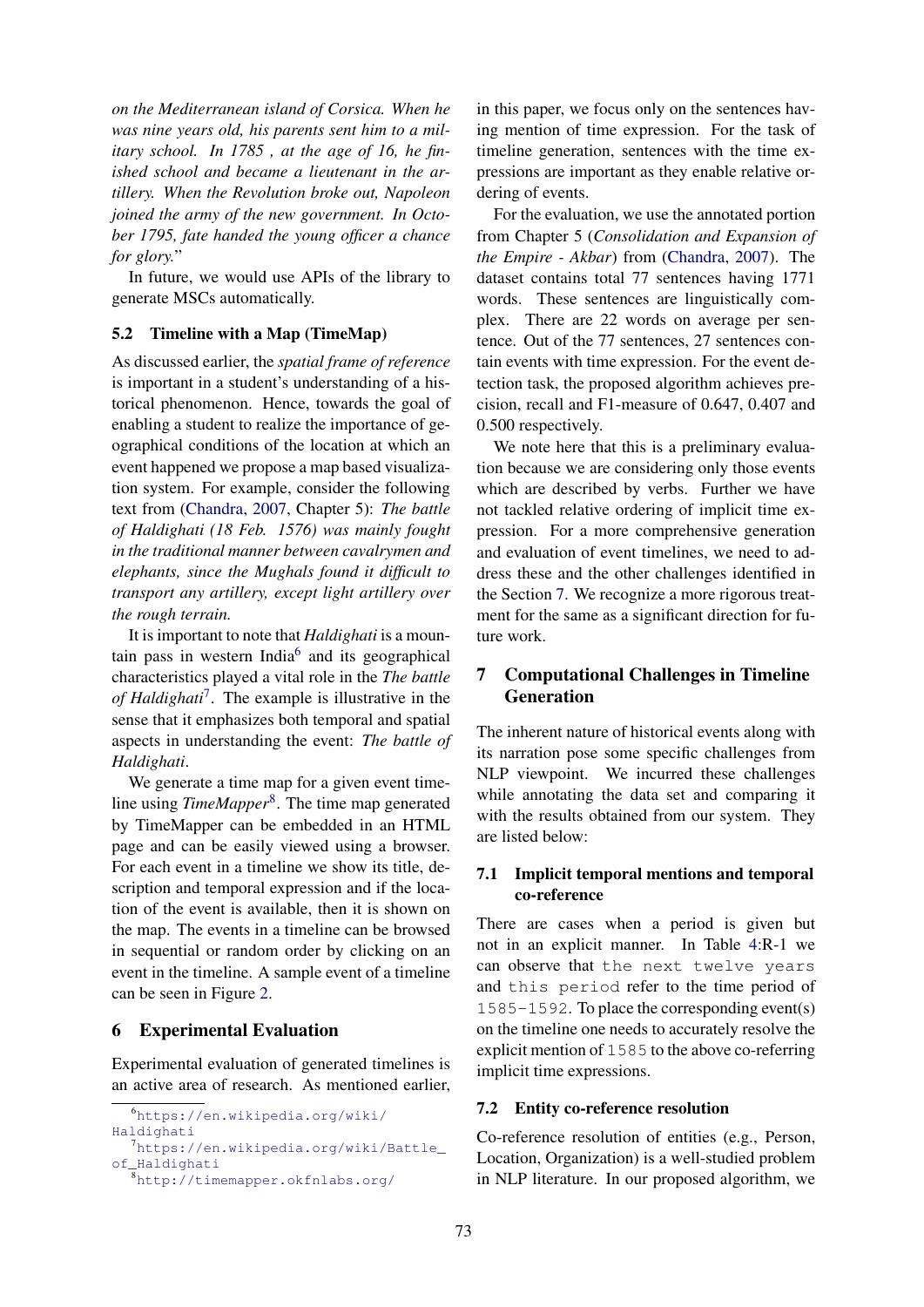

# **Example Event Timeline for Napolean Bonaparte**

Figure 1: Multi-actor interaction visualization using Message Sequence Chart



Figure 2: Sample screenshot of Time Map (spatio-temporal) corresponding to Table  $1: S_1$  sentence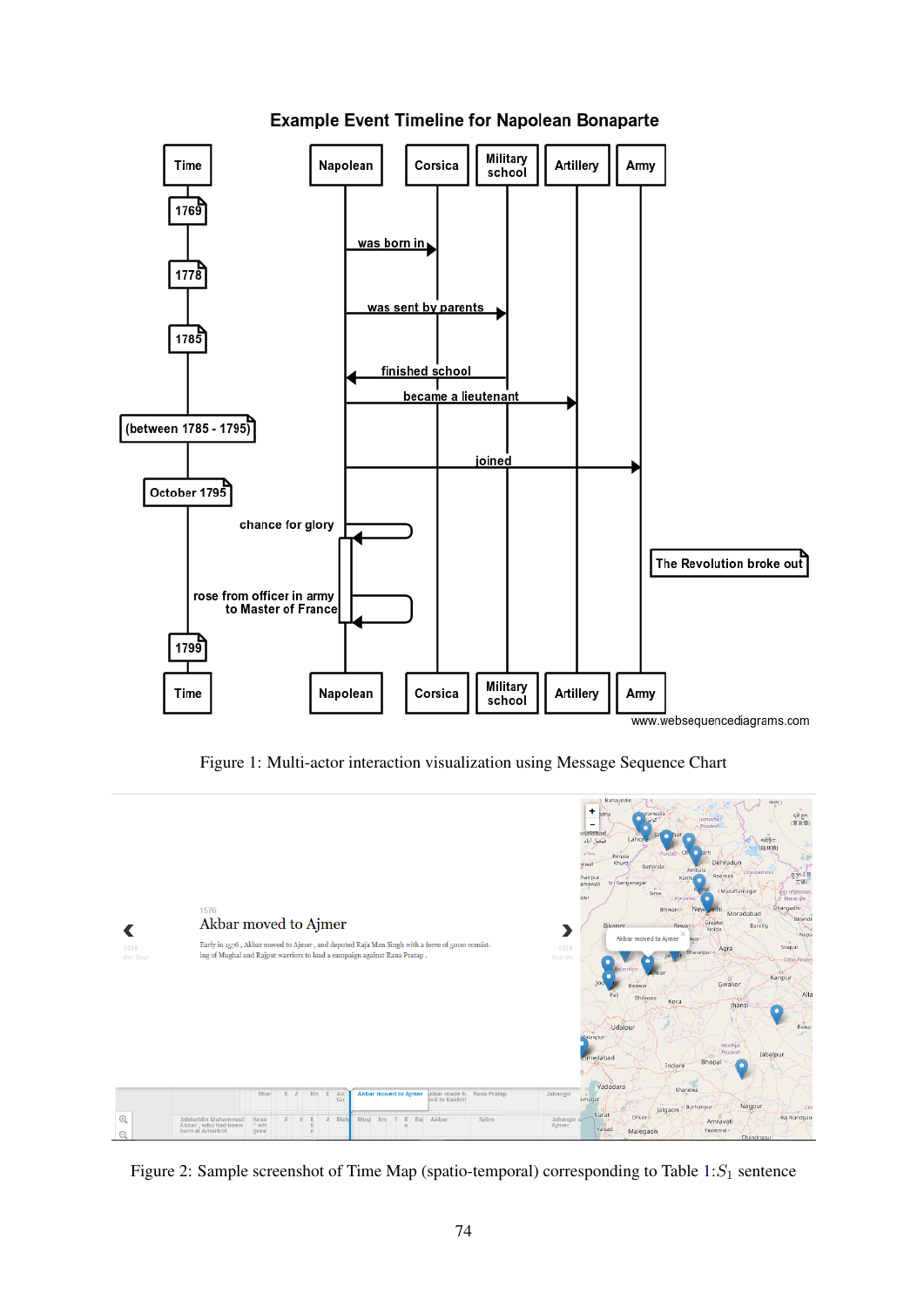| $R-1$ | <b>Implicit temporal mentions</b>   | In 1585, Akbar moved to Lahore, and remained there for [the next                       |  |
|-------|-------------------------------------|----------------------------------------------------------------------------------------|--|
|       |                                     | twelve years], watching the situation in the north-west. No Mughal                     |  |
|       |                                     | expedition was sent against Rana Pratap during [this period].                          |  |
| $R-2$ | <b>Event coreference resolution</b> | Prince Salim was [sent against] $F_1$ the Rana in 1599, but achieved                   |  |
|       |                                     | little. He was again deputed for [the purpose] $E_1$ in 1603, but he had               |  |
|       |                                     | no heart in [the enterprise] $E_1$ . After his accession, Jahangir took up             |  |
|       |                                     | [the matter] $E_1$ more energetically.                                                 |  |
| $R-3$ | Inaccuracy due to wrong Entity      | [Sagar] $P_1$ , [the son of Rana Udai Singh] $P_1$ , [who] $P_1$ had                   |  |
|       | coreference resolution              | joined [Akbar] $_{P2}$ , during the rule of [Rana Pratap] $_{P3}$ , and granted        |  |
|       |                                     | the title of Rana and installed at Chittor by $\int Jahangir \,  p_4$ , was set aside, |  |
|       |                                     | and all the paraganas of Mewar, including Chittor were restored to [Rana               |  |
|       |                                     | Amar Singh $p_5$ .                                                                     |  |
| $R-4$ | Normalization of named entities     | [He] $_{P1}$ died in 1597 at the young age of 51, due to an internal injury in-        |  |
|       |                                     | curred by him while trying to draw a stiff bow.                                        |  |
|       |                                     |                                                                                        |  |
|       |                                     | [Prince Salim] $P_2$ was sent against [the Rana] $P_1$ in 1599, but                    |  |
|       |                                     | achieved little. [He] $P_2$ was again deputed for the purpose in 1603,                 |  |
|       |                                     | but [he] $P_2$ had no heart in the enterprise. After [his] $P_2$ accession,            |  |
|       |                                     | [Jahangir] $P_2$ took up the matter more energetically.                                |  |
| $R-5$ | <b>Hierarchy of events</b>          | Sagar, the son of Rana Udai Singh, who had joined Akbar, during the                    |  |
|       |                                     | rule of Rana Pratap, and granted the title of Rana and installed                       |  |
|       |                                     | at Chittor by Jahangir, was set aside, and all the paraganas of                        |  |
|       |                                     | Mewar, including Chittor were restored to the Rana.                                    |  |
|       |                                     |                                                                                        |  |
| $R-6$ | Location as an actor                | At the time of Napoleon's coup, France was still at war.<br>In 1799.                   |  |
|       |                                     | [Britain, Austria, and Russia] joined forces with one goal in                          |  |
|       |                                     | mind, to drive Napoleon from power.                                                    |  |

Table 4: Examples of computational challenges from NLP perspective faced while processing of history text

use entity-centric co-reference annotator component of Stanford CoreNLP (Clark and Manning, 2015).

In Table 4:R-3, we see the gold-standard coreferences for a sample sentence. The state-of-theart Stanford CoreNLP coreference algorithm is not able to identify any of the gold-standard coreferences and incorrectly identifies a coreference between the phrases Rana Pratap and Rana (in the phrase "title of Rana"). For timeline generation task these errors in co-reference resolution have a cascading effect on the accuracy of actor, location identification etc. This results in incorrect events participants on the timeline.

## 7.3 Event co-reference resolution

Apart from the person/entity level co-reference resolution, history text poses very interesting co-reference resolution challenges at event level. In Table 4:R-2, sent against is an event involving two entities Prince Salim and the Rana. This event (*E1*) is referred to as the purpose, the enterprise, the matter in the subsequent lines.

## 7.4 Normalization of entity names

In the historical domain, a person of importance has many names or titles throughout his/her lifetime.

- Title resolution: With reference to the Rajputs<sup>9</sup>, *The Rana* was a standard epithet given to the current heir of the Rajput dynasty. In (Chandra, 2007, Chapter 5), initially the title the Rana is used to refer to Rana Pratap Singh. Further in the chapter his son Rana Amar Singh is referred to by the same title. In Table 4:R-4, He and the Rana refer to Rana Pratap according to the output of Stanford CoreNLP Co-Reference Annotator. But in real, the Rana refers to Rana Amar Singh.
- Multiple names to same person: Another case of this challenge arises when two names are used for the same person like *Jahangir*<sup>10</sup> is also referred to as *Prince Salim*.
- Location standardization: The problem of standardization is also applicable to locations. Cities or states names mentioned in history might have been replaced with new names at present. This poses a problem when it comes to locating that place on a map. For

<sup>9</sup>https://en.wikipedia.org/wiki/Rajput <sup>10</sup>https://en.wikipedia.org/wiki/ Jahangir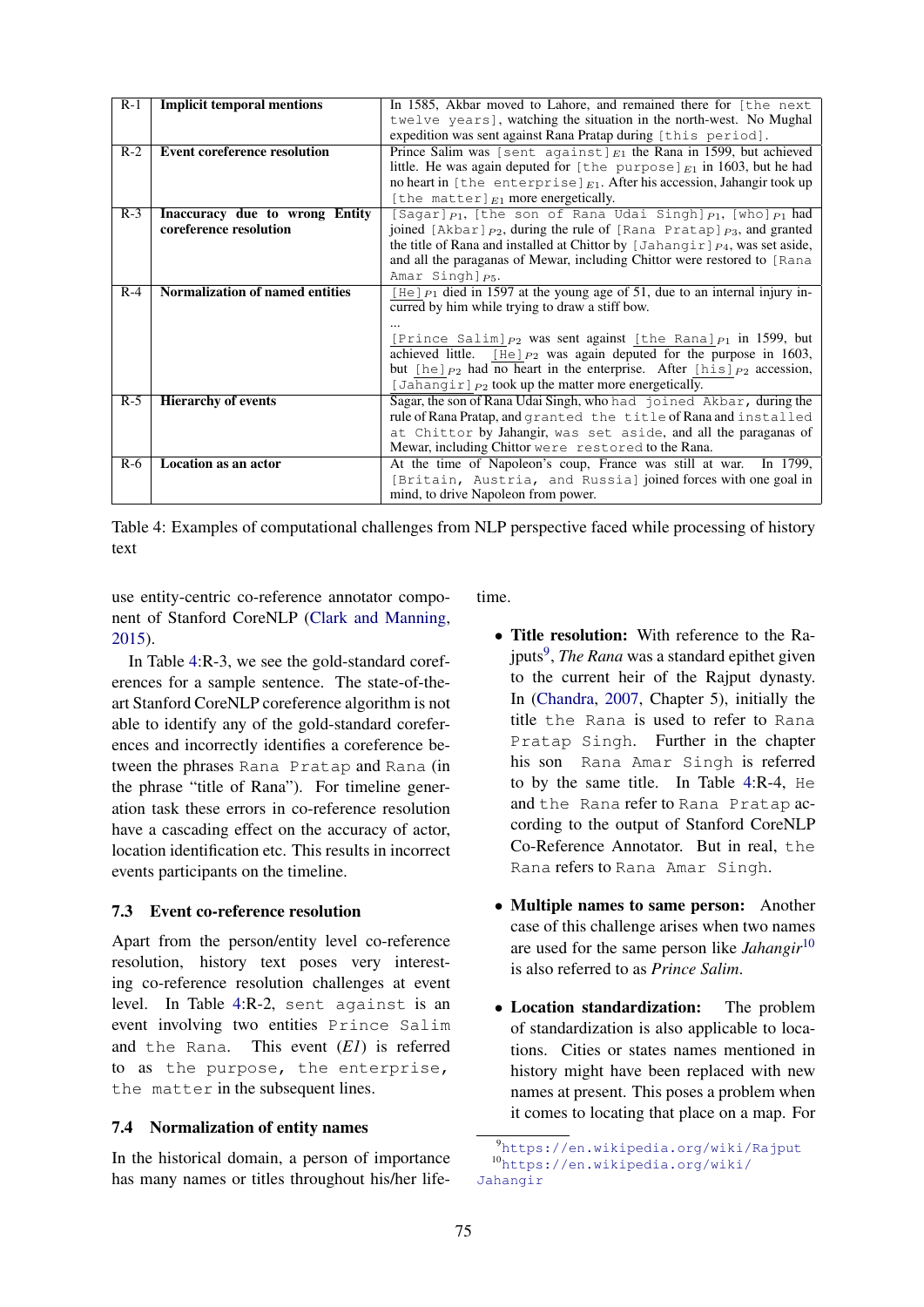example the state of *Mewat*<sup>11</sup> mentioned in (Chandra, 2007, Chapter 5) does not exist on India's map.

## 7.5 Hierarchy of events

The task of event extraction is a complicated one. In simple sentences the event verb and its arguments are clear. But if we look at Table 4:R-5, hierarchy within events is observed. In this example was set aside is the key event, however, phrases like Sagar joined Akbar, granted the title, installed at Chittor, were restored, etc. indicate related and sub-events of the key event.

### 7.6 Location-Actor ambiguity

There are many instances where a location is associated with event verbs which are applicable on actors. For example in Table 4:R-6, the countries France, Britain, Austria, Russia are not locations, rather they are actors of type organization.

### 7.7 Event title generation

While visualizing a timeline instead of showing a complete event sentence, it is more useful to generate and show a short and succinct title for each event. However, generating such a title is challenging.

Events in text are typically described using verbs. One straight-forward approach to generate title of an event could be to use the main action verb and its associated subject(s) and object(s). However, in many cases, events are also described using non-verbal (e.g, nominal) expressions. For instance, consider the sentence – The Great Depression lasted from 1929 to 1939. Here the event The Great Depression occurs in nominal form.

In other cases, event sentences may contain multiple sub-events (e.g., Table 4:R-5). They can be associated with actors, location, time/date, relations or with other events. So it is important to identify the different kinds of events to come up with a succinct title describing the complete event.

## 7.8 Evaluation

There are three important aspects on which an automatically generated timeline should be evaluated. The first aspect is precision and recall of

events extracted from the text. This aspect mainly does an evaluation of event extraction component of timeline generation algorithm. The second aspect is an evaluation of title generation and extraction of relevant named entities from text. The third aspect is an evaluation of order of events in an automatically generated timeline. It is important to note that these three aspects are interlinked to each other. Hence, it necessitates appropriate evaluation measure(s) for timeline evaluation that will collectively consider the three aspects discussed above.

There is also need of live user studies where students of history participate to evaluate utility of timeline visualization techniques in understanding historical phenomena. We will explore both empirical and user evaluation of timeline generation in the future.

## 8 Conclusions and Future Work

In this paper, we propose a system for generation of event timeline from history textbooks. We also propose two techniques to visualize a timeline. Message Sequence Chart based visualization enables a student to observe involvement of multiple actors in a historical phenomenon. On the other hand, time-map based visualization enables a student to understand spatio-temporal aspects. We believe that both these visualization techniques will increase a student's interest and curiosity in learning history as a subject. Hence, in addition to a working system, we also identify key computational challenges in creating NLP based applications for history subject. Of course, the system proposed in this paper can be improved across many dimensions. Currently, we are generating a timeline specific to a human actor. In the future, we would like to generate a timeline for a non-human actor, e.g., a timeline of *art or science in the Renaissance*. We also aim to define annotation guidelines for annotation of historical events and release a much larger annotated dataset that can be used for various tasks such as entity/event extraction and segmentation, co-reference resolution of named entities as well as events.

# References

Rakesh Agrawal, Sunandan Chakraborty, Sreenivas Gollapudi, Anitha Kannan, and Krishnaram Kenthapadi. 2012. Quality of textbooks: an empirical study. In *ACM Annual Symposium on Computing*

<sup>11</sup>https://en.wikipedia.org/wiki/Mewat